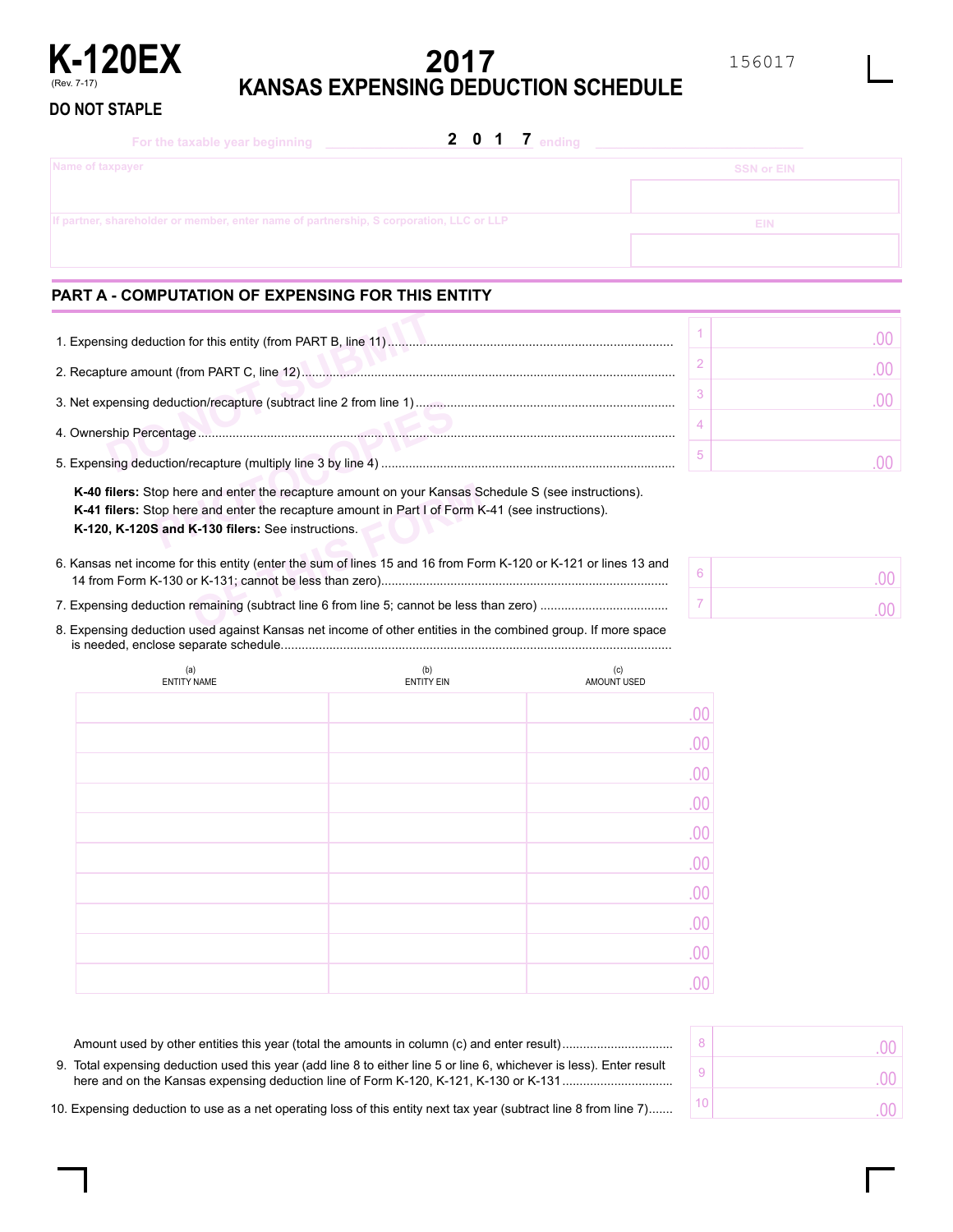# **PART B - COMPUTATION OF KANSAS EXPENSING**

| (a)<br><b>IRC 168</b><br>Recover<br>Period | (b)<br>Method | (c)<br>Factor | (d)<br><b>Basis for Depreciation</b> | (e)<br><b>Bonus Depreciation</b> | (f)<br><b>Net Basis</b><br>(Subtract column e from column d) | $(\mathsf{g})$<br><b>Kansas Expensing</b><br>(Multiply column f by column c) |
|--------------------------------------------|---------------|---------------|--------------------------------------|----------------------------------|--------------------------------------------------------------|------------------------------------------------------------------------------|
|                                            |               |               | .00                                  | .00                              | .00                                                          | .00                                                                          |
|                                            |               |               | .00                                  | .00                              | .00                                                          | .00                                                                          |
|                                            |               |               | .00                                  | .00                              | .00                                                          | .00                                                                          |
|                                            |               |               | .00                                  | .00                              | .00                                                          | .00                                                                          |
|                                            |               |               | .00                                  | .00                              | .00                                                          | .00                                                                          |
|                                            |               |               | .00                                  | .00                              | .00                                                          | .00                                                                          |
|                                            |               |               | .00                                  | .00                              | .00                                                          | .00                                                                          |
|                                            |               |               | .00                                  | .00                              | .00                                                          | .00.                                                                         |
|                                            |               |               | .00                                  | .00                              | .00                                                          | .00                                                                          |
|                                            |               |               | .00                                  | .00                              | .00                                                          | .00                                                                          |
|                                            |               |               | .00                                  | .00                              | .00                                                          | .00                                                                          |
|                                            |               |               | .00                                  | .00                              | .00                                                          | .00                                                                          |
|                                            |               |               | .00                                  | .00                              | .00                                                          | .00                                                                          |
|                                            |               |               | .00.                                 | .00                              | .00                                                          | .00                                                                          |
|                                            |               |               |                                      |                                  |                                                              | .00.                                                                         |

## **PART C - RECAPTURE OF EXPENSING DEDUCTIONS PREVIOUSLY CLAIMED**

| (a)<br><b>IRC 168</b><br>Recover<br>Period | (b)<br>Year<br><b>Placed</b><br>in Service | (c)<br>Current<br>Year | (d)<br>Recapture<br>Factor<br>(Subtract<br>column b from<br>column c) | (e)<br>Years<br>Remaining<br>(Subtract<br>column d from<br>column a) | (f)<br>Percent of<br>Recapture<br>(Divide column e by<br>column a) | (g)<br>Kansas<br><b>Expensing</b><br>Previously<br>Allowed | (h)<br>Recapture<br>Amount<br>(Multiply column g<br>by column f) |
|--------------------------------------------|--------------------------------------------|------------------------|-----------------------------------------------------------------------|----------------------------------------------------------------------|--------------------------------------------------------------------|------------------------------------------------------------|------------------------------------------------------------------|
|                                            |                                            |                        |                                                                       |                                                                      |                                                                    | .00                                                        | .00.                                                             |
|                                            |                                            |                        |                                                                       |                                                                      |                                                                    | .00                                                        | .00.                                                             |
|                                            |                                            |                        |                                                                       |                                                                      |                                                                    | .00                                                        | .00.                                                             |
|                                            |                                            |                        |                                                                       |                                                                      |                                                                    | .00                                                        | .00                                                              |
|                                            |                                            |                        |                                                                       |                                                                      |                                                                    | .00                                                        | .00                                                              |
|                                            |                                            |                        |                                                                       |                                                                      |                                                                    |                                                            | 00                                                               |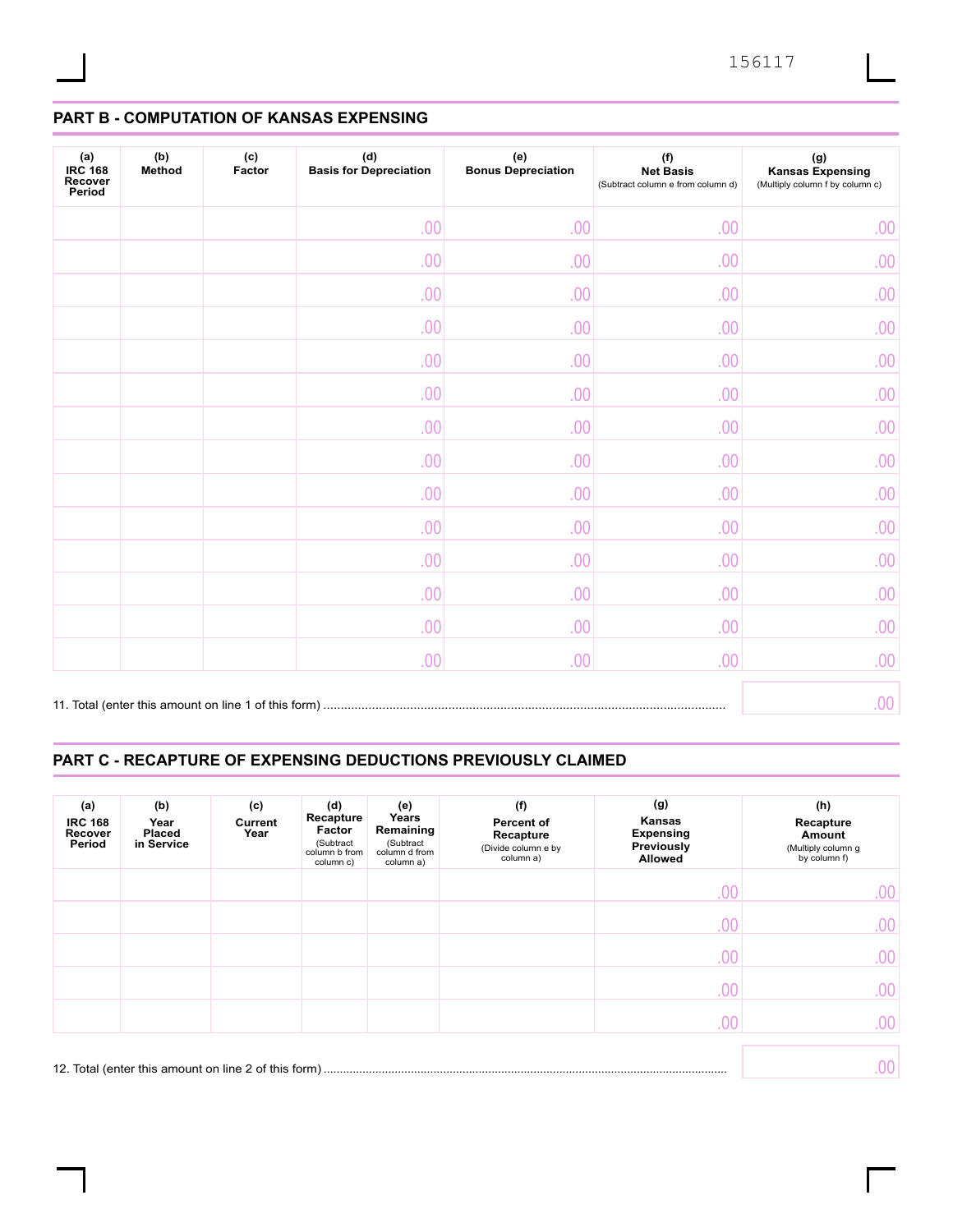### **GENERAL INFORMATION**

The expensing deduction under K.S.A. 79-32,143a is available to income tax filers for taxable years commencing after December 31, 2011 (for taxable years after December 31, 2012, the deduction is limited to C corporations). The expensing deduction is available to privilege tax filers for taxable years commencing after December 31, 2013. The deduction must be made by the due date of the original return, including any extension of time to file, and may be made only for the taxable year in which the eligible property is placed in service in Kansas.

An election for expensing is made by filing your Corporation Income Tax (K-120) or Privilege Tax (K-130) return with Schedule K-120EX. If filing a paper return, enclose federal Form(s) 4562 with each K-120EX and any additional schedule necessary to enable Kansas Department of Revenue to reconcile Form 4562 amounts to the expensing claimed on your K-120EX.

**QUALIFIED PROPERTY.** You may elect to take an expensing deduction from Kansas net income apportioned or allocated to this state for the cost of the following property placed in service in this state during the taxable year: 1) Tangible property eligible for depreciation under the modified accelerated cost recover system in section 168 of the IRC (Internal Revenue Code), as amended, but not including residential rental property, nonresidential real property, any railroad grading or tunnel bore or any other property with an applicable recover period in excess of 25 years as defined under section 168(c) or (g) of the IRC, as amended; and, 2) Computer software as defined in section 197(e)(3)(B) of the IRC, as amended, and as described in section 197(e)(3)(A)(i) of the IRC, as amended, to which section 167 of the IRC, as amended, applies.

**SITUS OF PROPERTY.** The situs will be the physical location of such property located in Kansas. If the property is mobile, the situs will be the physical location of the business operations from which the property is used or based. Software shall be apportioned to Kansas based on the fraction, the numerator of which is the number of taxpayer's users located in Kansas of licenses for such computer software used in the active conduct of the taxpayer's business operations, and the denominator of which is the total number of the taxpayer's users of the licenses for such computer software used in the active conduct of the taxpayer's business operations everywhere.

**UNITARY OPERATION.** If you are a corporate or privilege taxpayer filing a combined return, you may elect to apply the expense deduction against the Kansas income of any member of the combined group. This option is only available for the expense deduction, not for any subsequent net operating loss caused by the expense deduction. Each entity within the combined group that made a qualifying investment must complete a Schedule K-120EX and enclose it with the return when filed.

**TAX CREDITS AND THE EXPENSING DEDUCTION.** If claiming an expensing deduction on an investment, you may not use that investment in the following tax credits, accelerated depreciation, or deductions: K-35, Historic Preservation; K-38, Swine Facility Improvement; K-53, Research and Development; K-59, High Performance Incentive Program; K-62, Alternative-Fuel Tax; K-73, Petroleum Refinery; K-77, Qualifying Pipeline; K-78, Nitrogen Fertilizer Plant; K-79, Biomass-to-Energy Plant; K-80, Integrated Coal Gasification Power Plant; K-81, Environmental Compliance; K-82, Storage and Blending Equipment; and K-83, Electric Cogeneration Facility.

**EXPENSING DEDUCTION EXCEEDING KANSAS NET INCOME.** If the expensing deduction exceeds net income apportioned or allocated to this state, such excess will be treated as a Kansas net operating loss by the entity that made the original investment.

**COMPUTATION OF KANSAS EXPENSING AFTER THE ELECTION.** The amount of expensing deduction for such cost shall equal the difference between the depreciable cost of such property for federal income tax purposes and the amount of bonus depreciation being claimed

for such property pursuant to section 168(k) of the IRC, as amended, for federal income tax purposes in such tax year, but without regard to any expensing deduction being claimed for such property under section 179 of the IRC, as amended. That amount will be multiplied by the applicable factor, determined by using, the table provided in K.S.A. 79-32,143a(f), based on the method of depreciation selected pursuant to section 168(b) (1), (2), or (3) or (g) of the IRC, as amended, and the applicable recover period for such property as defined under section 168(c) or (g) of the IRC, as amended.

*EXAMPLE: A taxpayer using the 200% declining balance method with a recover period of 5 years and the basis for depreciation is \$10,000. The taxpayer has no bonus depreciation to subtract out so the net basis is \$10,000. Refer to the table on the next page. At the column headed IRC 168 Recover Period (year), go down to 5 years and use .116 under the 200DB column to multiply by the net basis of \$10,000. The expensing deduction for this item is \$1,160 to use as a subtraction from Kansas income. For corporate purposes this is subtracted from income after apportionment on line 18 of Form K-120 or K-121.*

**EXPENSING DEDUCTION RECAPTURE.** If the property was sold, disposed of, or moved out of Kansas within the recover period (5 years in the above example), the expensing deduction previously determined shall be subject to recapture and treated as Kansas taxable income allocated to Kansas. The amount of recapture is the Kansas expensing deduction previously determined multiplied by a fraction, the numerator of which is the number of years remaining in the recover period for such property as defined under Section 168(c) or (g) of the IRC, after such property is sold or removed from the state including the year of disposition and the denominator is the total number of years in the total recover period.

For instance, in the example above, assume the taxpayer purchased property and claimed the expensing deduction on the 2015 return. In the year ending 2017 return, the taxpayer sold the property. The expensing deduction previously determined was \$1,160. The original recover period was five years. They sold the property in 2017 so there are three years remaining in the recover period. Three years remaining divided by five years total recovery equals 60%. 60% multiplied by \$1,160 equals \$696 which is to be added back to Kansas on K-120EX, PART A, line 2. If the recover period has expired, there is no recapture.

#### **SPECIFIC LINE INSTRUCTIONS**

Enter the applicable information (Name of taxpayer and SSN or EIN) at the top of Schedule K-120EX. Pass-through entities with shareholders or partners will complete both lines of Name of taxpayer (shareholder's name on the top line and pass-through entity's name on the second line).

**C corporation (regular corporation) and financial institutions:** Complete PART A after completing PART B and/or PART C, as applicable.

**Pass-through entity (an entity not taxed on their income partnership/subchapter S corporation—but passes their income to another entity that has a tax levied against it):** If you have passthrough income and received an expensing deduction from a partnership or S corporation that has a recapture of the expensing previously claimed, complete PART C and lines 2 through 5 of PART A. The passthrough entity should supply the shareholders or partners with the passthrough entity's K-120EX. *NOTE: The expensing deduction was limited to C corporations beginning in tax year 2013.*

#### **PART A – COMPUTATION OF EXPENSING FOR THIS ENTITY**

**LINE 1** – This line is for C corporation and privilege tax filers only. Enter the total Kansas expensing from PART B, line 11.

- **LINE 2** Enter the recapture amount from PART C, line 12.
- **LINE 3** Subtract line 2 from line 1 and enter the result.